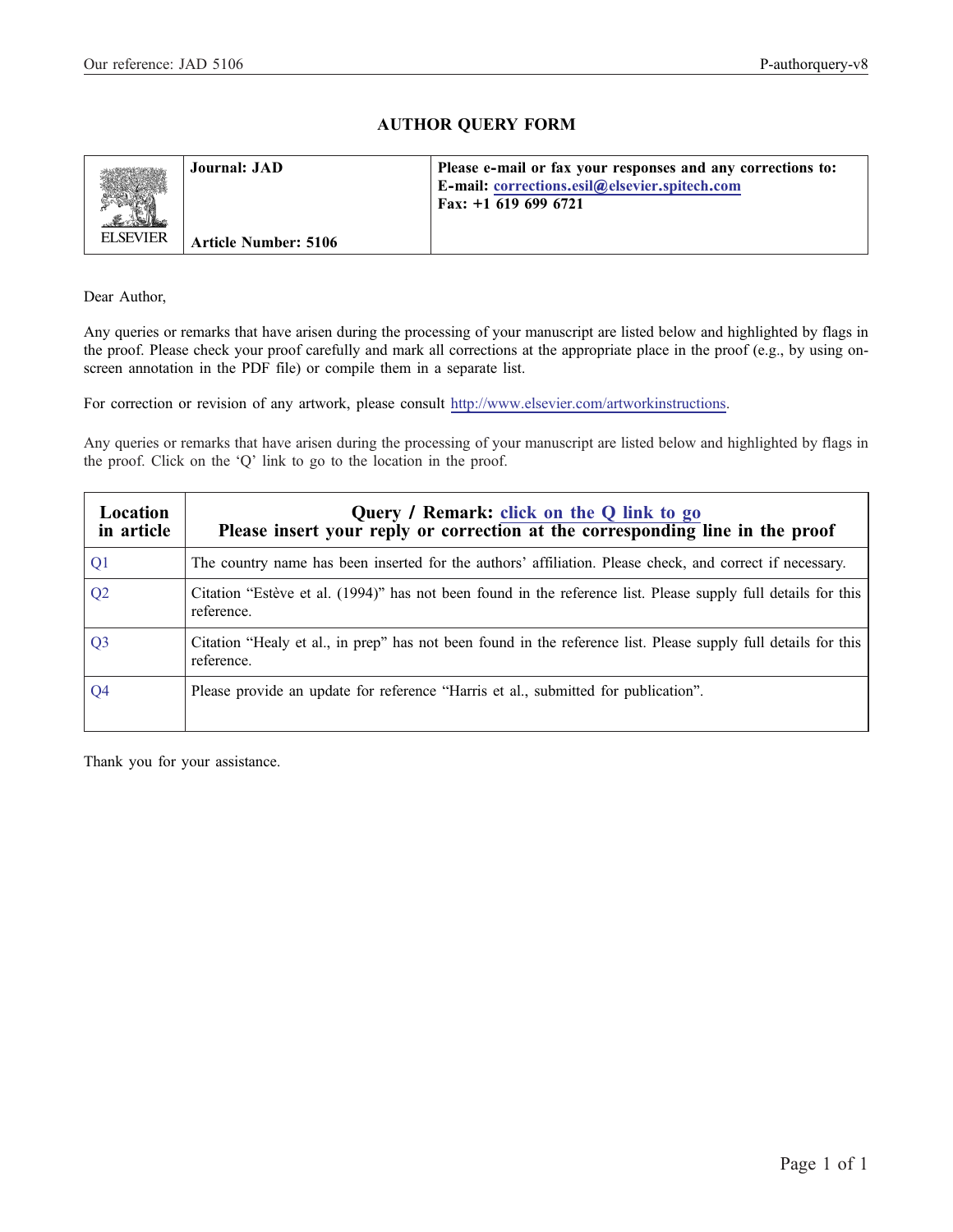# **ARTICLE IN PRESS**

[Journal of Affective Disorders xxx \(2011\) xxx](http://dx.doi.org/10.1016/j.jad.2011.06.015)–xxx



Contents lists available at [ScienceDirect](http://www.sciencedirect.com/science/journal/01650327)

# Journal of Affective Disorders



journal homepage: www.elsevier.com/locate/jad

# 1 Research report

# <sup>2</sup> The incidence and prevalence of admissions for melancholia in two cohorts  $3 (1875 - 1924$  and 1995–2005)

4 Margaret Harris <sup>a</sup>, Fiona Farquhar <sup>a</sup>, David Healy <sup>a, $\ast$ </sup>, Joanna Le Noury <sup>a</sup>, Darren Baker <sup>b</sup>, 5 Christopher Whitaker <sup>b</sup>, Stefanie Linden <sup>a</sup>, Paul Green <sup>a</sup>, Anthony P. Roberts <sup>a</sup>

6 <sup>a</sup> North Wales Department of Psychological Medicine, Hergest Unit, Bangor, Wales, UK

<sup>b</sup> North Wales Organization for Randomized Clinical Trials, UK

### 10 ARTICLE INFO ABSTRACT

8

367 38

Article history: 13 Received 13 December 2010<br>14<br>15 Received in revised form 6 Ju<br>21 Available online xxxx<br>21 Received in revised form 6 June 2011 15 Accepted 14 June 2011 Available online xxxx

> Keywords: **Melancholia** Depressive psychosis Depressive relapse rates

ort<br>
in the second decade of the 2016 control of the second decade of the 2016<br>
Tarriet properties are a properties of the second decade of the second<br>
in the second decade of the second decade of the 2016 control of the<br> Background and method: There have been recent proposals to have melancholia reinstated in 18 classification systems as a disorder distinct from major depressive disorder. Data from two 19 epidemiologically complete cohorts of patients presenting to mental health services in North 20 Wales between 1875–1924 and 1995–2005 have been used to map the features of melancholia. Examples and the data point to a decline in the contemporary incidence of hospital admissions for<br>
Results: The data point to a decline in the contemporary incidence of hospital admissions for<br>
Results:<br>
Results: The data depressive psychosis, and greater heterogeneity among hospitalized severe non-psychotic 23 depressions today. They indicate that historically untreated episodes of "melancholia" had a sudden onset, an average duration of less than 6 months and a lesser likelihood of relapse than severe depressive disorders have today.

 Limitations: This is a study of the hospitalized illness rather than the natural illness and the relationship between illness and being hospitalized remains at present poorly understood. Conclusions: These are the first data on the comparative incidence and natural history of melancholia in historical and contemporary samples. They point to the distinctiveness of the condition and support arguments for its separation from other mood disorders.

 $© 2011$  Published by Elsevier B.V.

## 39 1. Introduction

 Melancholia has been in continuous use as a psychiatric diagnosis for centuries. For much of this time it did not refer to a depressive disorder. The restriction to denote a distinctive and generally severe depressive disorder took place in the middle to later years of the 19th century (Healy, 2008).

 In 1899, Kraepelin amalgamated melancholic depressions and what would now be called bipolar depression into manic- depressive illness. Episodes of this new disorder were charac- terized by their acute onset and remission, ordinarily within a period of months ([Kraepelin, 1899\)](#page-7-0).

In the second decade of the 20th century Schneider 50 focussed attention on the major psychopathological features 51 of melancholic states, such as diurnal variation of mood, 52 psychomotor retardation, and lack of mood reactivity 53 (Schneider, 1950). These were the hallmarks of what was 54 termed vital depression in contrast to neurotic depression or 55 depressive personality disorders. Schneider's emphasis on 56 clinical features laid the basis for the operational criteria that 57 emerged in the 1980s.

In the inter-war and post-war years, vital depression also 59 termed endogenous depression was widely thought to have a 60 sudden onset, an apparent lack of precipitants and a propensity 61 to remit. It responded to electroconvulsive therapy (ECT) and 62 tricyclic antidepressants when these were introduced.  $63$ 

In 1980, although included as a specifier for depression in 64 DSM III, melancholia (vital depression) vanished as a distinct 65 diagnosis as its operational criteria overlapped so heavily with 66 those for major depressive disorder. There have been proposals 67

<sup>⁎</sup> Corresponding author at: North Wales Department of Psychological Medicine, Cardiff University, Bangor, LL57 2PW, UK. Tel.: +44 1248 384452; fax: +44 1248 371397.

E-mail address: [david.healy54@googlemail.com](mailto:david.healy54@googlemail.com) (D. Healy).

<sup>0165-0327/\$</sup> – see front matter © 2011 Published by Elsevier B.V. doi[:10.1016/j.jad.2011.06.015](http://dx.doi.org/10.1016/j.jad.2011.06.015)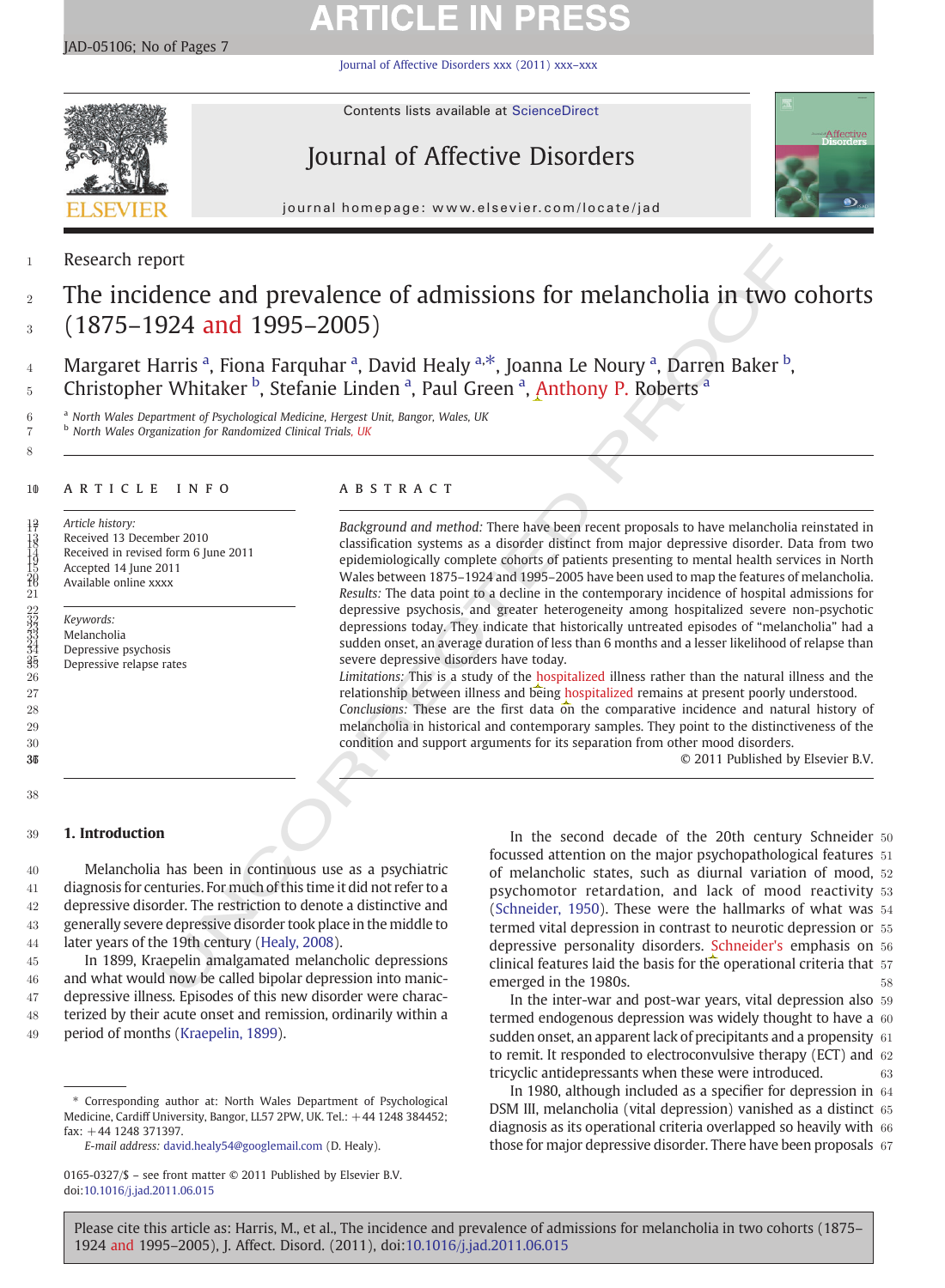# ICI E IN

 since to have it reinstated given its distinct phenotype, its linkage to biological markers such as raised cortisol levels and a more specific response to treatments such as ECT and tricyclic antidepressants than is found for major depression disorder ([Parker et al., 2010; Schotte et al., 1997\)](#page-7-0).

 Many of the claims made for the natural history of depression, including rates of recurrence and periodicity, as well as co-morbidities with physical disorders such as cancer or cardiovascular disease (Simon et al., 2007; Steptoe, 2007), and risks such as suicide stem from studies on melancholia or endogenous depression antedating 1980 and major depres- sive disorder. At the same time, little has been published on incidence rates of or mortality from melancholia as such epidemiological studies post-date 1980.

 This paper seeks to compare a sample of melancholic patients from a century ago with a contemporary sample of severe (putatively melancholic) depressive disorders to map the incidence of the disorder, and its natural history.

## 86 2. Method

 To address these questions we have used historical and contemporary datasets to look at admission rates for severe unipolar depression in the periods 1875–1924 and 1995– 2005 from North West Wales. Geographical and financial constraints ensured there was nowhere else for 19th century patients to go other than the asylum at Denbigh, and no private facilities or alternate public facilities for patients in the 1990s other than the District General Hospital unit in 95 Bangor.

and takes (Slimon et al., 2007; Steptoe, 2007), features of melandoniolat, their records showed delt<br>and assuited seem from studies on melandohia or<br>assuited seem from studies on melandohia or<br>sausical case and major depre The first dataset consists of all admissions from North West Wales to the North Wales Asylum at Denbigh between 1875 and 1924. The historical records offered five sets of information relevant to diagnosis (Healy et al., 2001). First, all patients were compulsorily detained and their medical and legal certificates outlined the circumstances of detention. Second, the records contain standard demographic data including age, sex, educa- tional, employment and marital status, a family history of mental illness, prior mental or physical illness and possible triggers. Third, there were standard assessments of dangerous- ness, suicidality, seizure-proneness, along with food refusal and a range of other clinical features. Fourth, there was a description of the patients' mental and physical state on admission. Fifth, 109 there was a set of case notes covering the patient's stay in 110 hospital until discharge or death. We could retrieve the records of prior admissions back to 1865 or subsequent admissions through to 1965.

113 In 19th century asylum records the term melancholia was applied to any underactive insanity including conditions that would now be diagnosed as schizophrenic. Accordingly a panel of clinicians reviewed records from all admissions for each patient. All retrospective diagnoses were made accord-118 ing to ICD-10 criteria before this study was undertaken. In the case of depressed patients, four diagnoses were given: severe depressive disorder without psychosis (F32.2), severe de- pressive disorder with psychosis (F32.3), recurrent severe depressive disorder without psychoses (F33.2) or recurrent severe depressive disorder with psychosis (F33.3).

124 One co-author (SCL) reviewed all affective and non-125 affective diagnoses covering 8 randomly picked years from 126 the whole sample (including 20% of all F32/33 cases;  $n=114$ ).

The agreement concerning the melancholia diagnoses (F32.2/3 127 and F33.2/3) between the initial rater and SCL was 96.5%. To 128 take into account the number of agreements expected by 129 chance, we used Cohen's k coefficient [\(Cohen, 1960](#page-7-0)), a 130 statistical measure of inter-rater agreement for categorical 131 items. The k coefficient (781 cases, two raters, melancholia 132 versus all other diagnoses) was 86.4%. The manufacturer of the 133

Patients were diagnosed as psychotic if in addition to the 134 features of melancholia, their records showed delusional beliefs 135 held over months, or hallucinatory phenomena. Severely ill and 136 stuporose patients were not recorded as psychotic in the 137 absence of such indications. Patients with melancholic features 138 but other indications of a bipolar affective disorder were 139 removed and analyzed separately. There were no admissions of 140 depressive personality disorders or mild to moderate depres- 141 sive disorders. 142

The admission details in most instances recorded an 143 approximate duration of illness prior to admission. The notes 144 also recorded recovery in patients prior to discharge. These 145 patients often spent several months working in the sewing 146 room or on the farm before going home. These details 147 permitted us to estimate the length of melancholic episodes, 148 and the length of time from admission to recovery, in ways 149 not possible for the contemporary sample. 150

The second dataset is drawn from an ongoing study of the 151 incidence of service utilisation for non-affective and affective 152 psychoses from North West Wales. From this we have 153 assembled all first admissions to the sole district general 154 hospital (DGH) unit accessible from the area between 01-01- 155 1995 and 31-12-2005. The catchment area for this unit is the 156 same as that for the historical cohort. Patients were included 157 in this study if they were native to or resident in North Wales 158 prior to and following their initial episode. 159

Our operational definition of modern melancholia was 160 patients with a severe depressive disorder with or without 161 psychosis and with or without recurrences (F32.2, 32.3, 33.2 162 or 33.3). In the case of all patients with codes for psychotic or 163 severe depression, case records were checked to confirm the 164 presence of clinical details consistent with the diagnosis. We 165 have not included in this study data on a large number 166  $(N = 572)$  of patients admitted between 1994 and 2005 with 167 diagnoses of mild or moderate depressive disorders with or 168 without recurrences (F32.0, 33.0, 32.1, F33.1). We have also 169 not included data from either the historical or contemporary 170 periods for all patients with a diagnosis of bipolar affective 171 disorder. 172

In order to compare incidence rates in modern and 173 historical samples, we have calculated standardized melan- 174 cholia and depressive psychosis rates for the periods 1875 to 175 1924 and compared this with the incidence rates of severe 176 hospitalized depression with and without psychosis for the 177 vears 1995 to 2005. 178

The number of melancholias with and without psychosis for 179 1875–1924 was tabulated for each sex and age (0–14, 15–24, 180 25–34, 35–44, 45–54, 55–64, 65+) combination, using avail-  $181$ able census data. From these figures depressive psychosis and 182 all melancholia rates were calculated, with the number of 183 person years at risk calculated using the closest census year 184 (1881, 1891, 1901, 1911) ([ONS, 2006; Southall et al., 2004](#page-7-0)). 185 Data for the contemporary sample came from the Office of 186 National Statistics. 187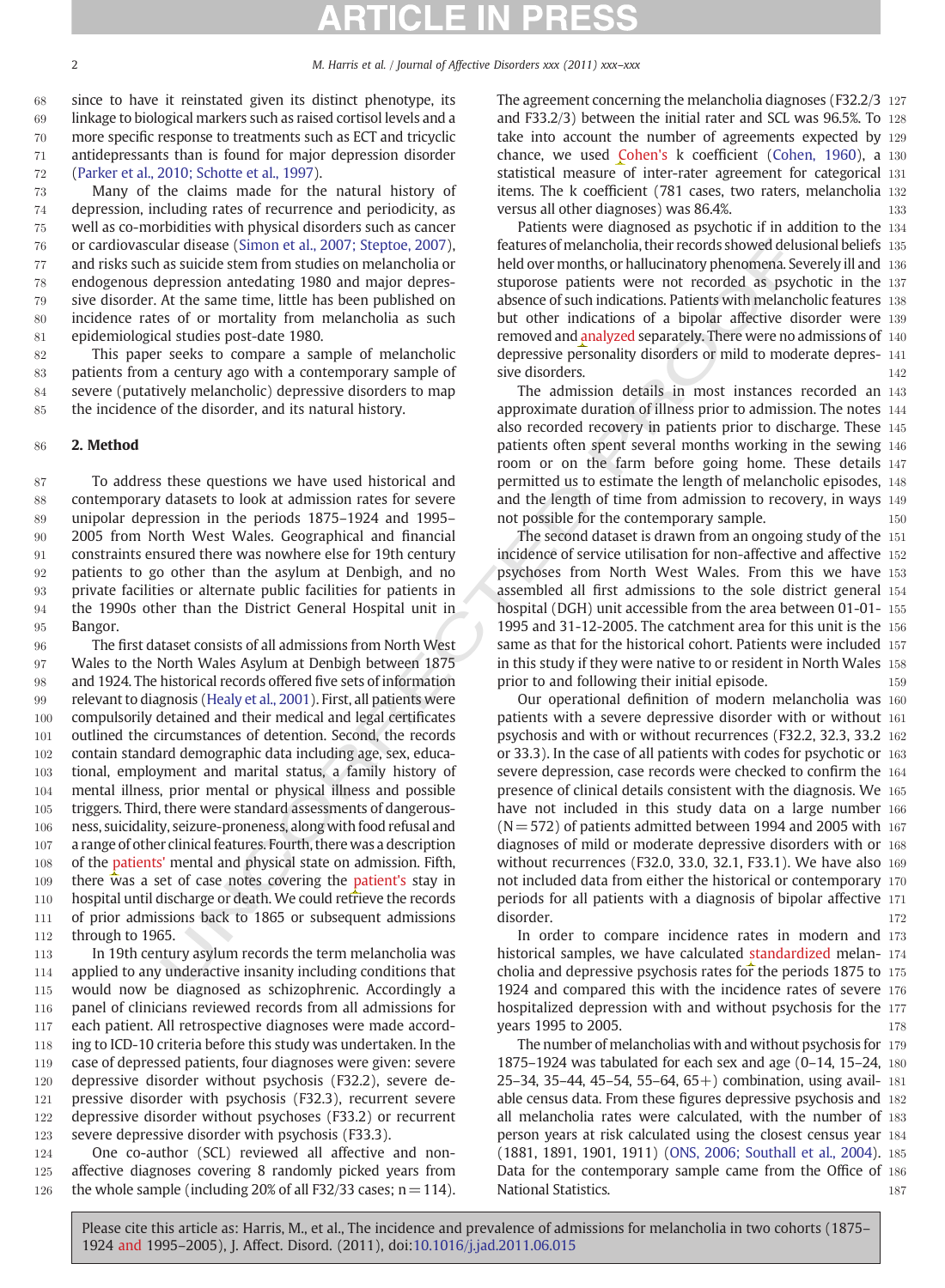<span id="page-3-0"></span> A standardized melancholia ratio was calculated by dividing the observed number in each year by the expected number and multiplied by 100. Confidence intervals for the SPR were calculated using the exact method detailed in 22 192 Estève et al. (1994). These psychosis rates were applied to the population in the 2001 census and used to calculate the number of diagnoses of psychosis expected in each year 1995–2005 if the early period rates occurred.

196 For comparisons between groups on features such as age 197 of admission we have used independent groups t-test to 198 establish statistical significance.

### 199 3. Results

 In the historical sample, there were 3168 patients admitted between 1875 and 1924. Of these patients, 853 had a diagnosis of melancholia. Of the 853 diagnosed with melancholia, 494 were given retrospective diagnoses of severe depressive disorder with or without psychoses. A further 175 were diagnosed retrospectively as having schizophrenia or other non-affective psychosis, 29 as having a bipolar disorder, 25 as having catatonia, 69 as having an organic disorder, 12 as having dementia, 25 as having an anxiety state or personality disorder, 7 as having general paresis of the insane (GPI), 6 as having a primary alcohol problem, 5 as being epileptic, 4 as having a mental handicap and 2 as having insufficient detail to make a contemporary diagnosis.

213 3.1. Melancholic depression: admission incidence and 214 prevalence

 From the historical sample 597 patients were included in the analysis based on retrospective F32.2, 32.3, 33.2 and 33.3 diagnoses. Of these 597 individuals, 494 (83%) had been diagnosed as having melancholia in the original notes; 69 (12%) had a diagnosis of mania (but in fact had a severe depressive disorder with agitated features attracting a diagnosis of mania); 2 with maniacal depression; 13 (2%) a diagnosis of dementia; 8 were undiagnosed; 3 were diag- nosed as imbeciles, 2 as delusional insanity, 2 as epileptic insanity, 3 as GPI and 1 as neurasthenia.

 These 597 patients had 767 admissions between them over their lifetime. Of the 597 individuals, 32.3% were single, 55.8% were married, 11.4% were widowed, 0.2% were separated or divorced and for 0.2% marital status was unknown. Overall 342 (57%) were female, but from 1875 to 1895 there are more male admissions (52%), after which there was a greater incidence of female admissions (61%) with a peak in 1905–09. This change in gender ratios did not happen for any other diagnoses such as schizophrenia.

 Our primary analyses are based on the first admission for all patients. Of this sample, 121 (20%) had recurrent admissions for mood disorders, with one patient having 9 admissions in total. In addition 51 patients had indications of prior episodes managed outside hospital. Adding these episodes gave 172 (29%) patients with evidence for recurrences.

 In the historical sample, 31% were admitted for severe depression without psychosis and 69% were admitted for depressive psychoses. A similar pattern was observed for both males and females. There were no admissions for mild or moderate depressive disorders.

The contemporary sample consists of 203 patients who to 245 date have over 800 admissions between them. Of these 203 246 patients, 115 (57%) were female. No data regarding marital 247 status was available for the contemporary sample. Of these 248 38% were admitted with depressive psychoses while 62% 249 were admitted with severe depressions without psychosis. 250 The gender ratio was the same for depression with and 251 without psychosis. 252

something the neutrinos to the average of the state of the state of the state of the state of the state of the state of the state of the state of the state of the state of the state of the state of the state of the state The average age of first admission for the historical sample 253  $(46.5+/-12.5$  years) was significantly lower than the 254 contemporary  $(56.8+/-18.6 \text{ years})$   $(t=-8.72, df=798, 255)$  $p<0.001$ ). In the historical sample, average age at first  $256$ admission with depression with psychosis was slightly but 257 significantly higher at  $47.2+/-12.1$  compared with at first 258 admission without psychosis  $(45.0+/-13.4)$   $(t=-2.03, 259)$  $df = 595$ , p<0.05). There was no difference in age at first 260 admission between depressions with and without psychosis 261 in the contemporary sample  $(t = -0.684, df = 201, 262)$  $p = 0.494$ ). Of the contemporary sample 20% were 75 years 263 or older at first admission. Among this older cohort, 38% (16) 264 had depression with psychosis and 62% (26) had severe 265 depression without psychosis. 266

Standardizing by age for incidence rates gives the rates 267 laid out in Table 1. Within the historical sample, there was a 268 tendency to increased rates of admission from 1875 through 269 to 1924. As noted above, 9% of patients had indications from 270 their records of episodes managed at home or at the 271 workhouse. This was much more common in the period 272 1875 to 1900 than later, giving rise perhaps to the difference 273 in incidence rates, possibly linked to growing familiarity on 274 the part of both patients and magistrates with the asylum 275 system. Because of this shift we have also provided 276 standardized incidence rates for the subset of patients 277 admitted between 1900 and 1924. 278

Comparing contemporary and historical samples using the 279 standardized melancholia rate outlined in the methods 280 section shows more detail on changing rates of admission 281 for depressive psychoses in the contemporary period. The 282 difference in rates for the contemporary period, broken out by 283 year, is laid out in Fig. 1. 284

The incidence rate for all admissions for depression, 285 including mild, moderate and severe depressions, in the 286 contemporary sample was 29/100,000/year, with an incidence 287 rate of 21.6/100,000/year for mild to moderate depressions. 288

Looking at possible triggers, the historical records portray 289 over 50% of cases as arising endogenously. In 28.5% of cases, 290 no precipitating factor was listed. In 12.4% the current episode 291

#### **Table 1** t1.1

Incidence rates for psychotic and non-psychotic depression in historical and contemporary samples.

|                      | Historical Sample | Contemporary sample |
|----------------------|-------------------|---------------------|
| 1875-1924            |                   |                     |
| Complete sample      | 6.5/100,000/year  | 7.7/100,000/year    |
| Depressive psychoses | 4.6/100,000/year  | 2.9/100,000/year    |
| Non-psychotic cases  | 1.9/100,000/year  | 4.8/100,000/year    |
|                      |                   |                     |
| 1900-1924 sub-sample |                   |                     |
| Complete sample      | 8.2/100,000/year  | 7.7/100,000/year    |
| Depressive psychoses | 5.5/100,000/year  | 2.9/100,000/year    |
| Non-psychotic cases  | 2.7/100,000/year  | 4.8/100,000/year    |
|                      |                   |                     |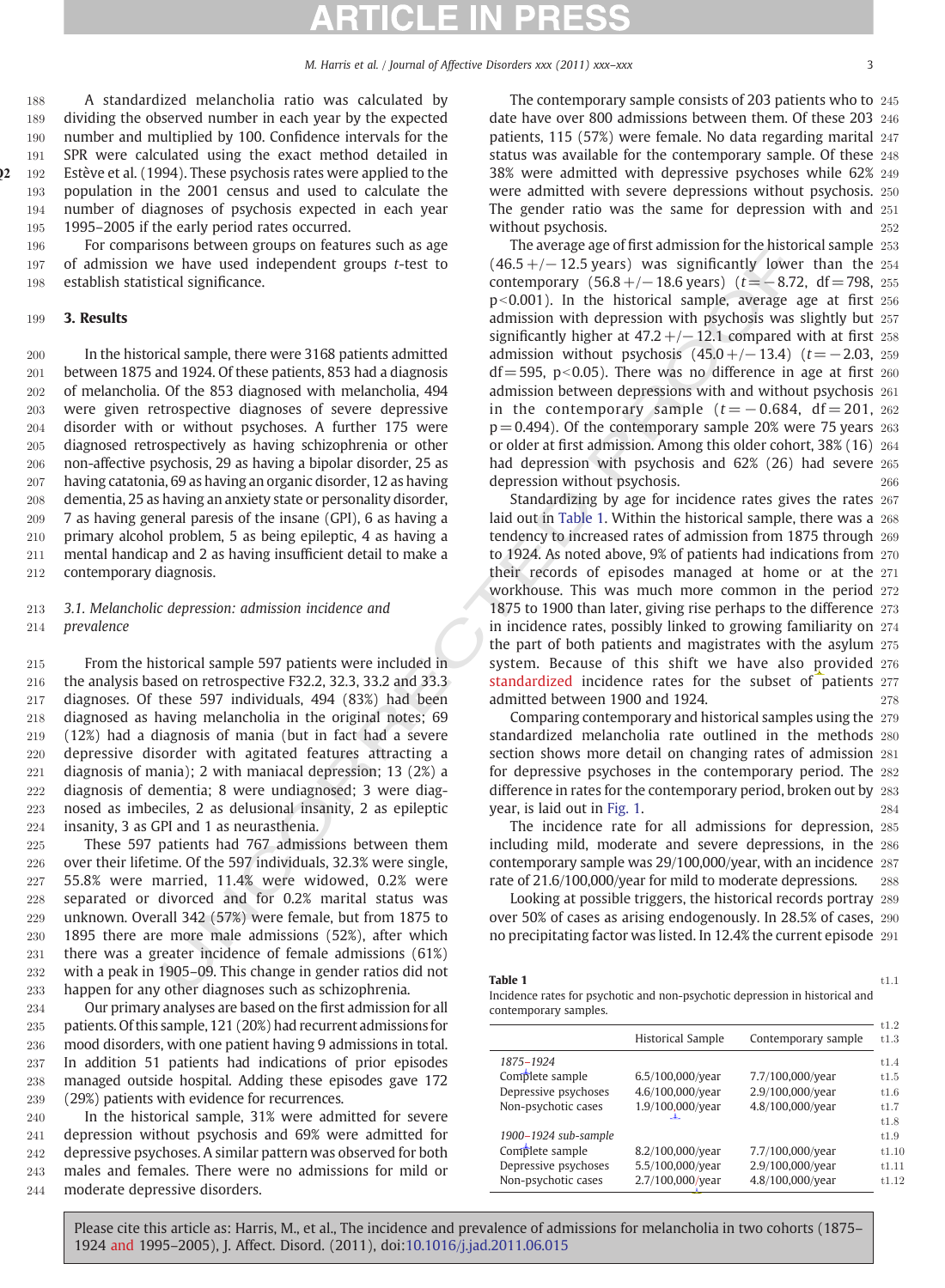<span id="page-4-0"></span>4 M. Harris et al. / Journal of Affective Disorders xxx (2011) xxx–xxx



Fig. 1. The incidence of psychotic depressive disorders 1995–2005 compared to a standardized melancholia rate drawn from the historical sample (midpoint and 95% confidence intervals).

**EXPRESS 26 S EXPRESS 26 EXPRESS 26 EXPRESS 26 EXPRESS 26 EXPRESS 26 EXPRESS 26 EXPRESS 26 EXPRESS 26 EXPRESS 26 EXPRESS 26 EXPRESS 26 EXPRESS 26 EXPRESS 26 EXPRESS 26 EXPRESS 26 EXPRESS** 308 was put down to heredity, in 10.4% of cases to ill-health, in 1.2% of cases to previous attacks and in a further 1.2% of cases to old age. In contrast, 16.8% of cases were attributed to worries, 8.9% to bereavement, 3.0% to an accident, 3.0% to family trouble, 2.5% to war, 2.2% to disappointment. As recorded it is unclear if melancholia was linked to ill-health indirectly through worries about the consequences of being unable to work or directly through the physical effects of some disorder, while on the other side of the divide the worries seen as precipitating cases may have been aggravated out of proportion owing to an endogenous process. Without careful life event interviews we cannot be certain, but there appears to be a bias in these records to seeing this disorder as arising endogenously.

 In addition to these patients, between 1875 and 1924 there were 135 patients with manic-depressive illness (bipolar disorder) of whom 33 presented with a melancholic episode on first admission, 79% of whom had psychotic features. In the historical records 64% of these bipolar depressions were diagnosed as melancholic (diagnoses of manic-depressive illness do not appear in the records before 1924). Of the bipolar depressions, 23 were female (70%) and 10 male. The mean age at first admission was 37 years (median 39 years).

### 330 4. Recovery and length of stay

 At 3 years 79% of the historical sample had been discharged or were still in care, while 21% had died; the causes of death are given in a separate paper (Harris et al., submitted for [publication](#page-7-0)). At 5 years 76% had been discharged or were in care. At 10 years 70% had been discharged or were in care (Table 2). In the contemporary sample at 3, 5 and 10 years respectively 87%, 78% and 68% of the patients were alive. It is

| Table 3 |   |  |  |                                   |  |  |  | $\cdots$<br>to.1 |
|---------|---|--|--|-----------------------------------|--|--|--|------------------|
|         | . |  |  | <b>Contract Contract Contract</b> |  |  |  |                  |

Length of hospital stay (days) for melancholia in historical and contemporary samples.

|        | Historical |      |       | Contemporary |      |       |  |
|--------|------------|------|-------|--------------|------|-------|--|
|        | Female     | Male | Total | Female       | Male | Total |  |
| Mean   | 723        | 860  | 782   | 41           | 41   | 41    |  |
| Median | 283        | 230  | 252   | 29           | 30   | 30    |  |
| Mode   | 128        | 84   | 84    | 15           | 14   | 12    |  |

difficult to be certain as to how many patients in the historical  $340$ sample were alive or how many in the contemporary sample 349 had responded. Response rates in the historical sample are 350 clearcut and are presented in Table 2.  $351$ 

As would be expected there has been a significant reduction 352 in the total length of time that patients spend in an acute 353 psychiatric unit compared to 100 years ago (Table 3). However 354 in the historical period it was common for patients to spend 355 several months in hospital after full recovery before their 356 discharge. In contrast contemporary patients were likely to be 357 discharged before they were fully recovered. We have 358 interrogated the records to establish the length of hospital 359 stay to recovery in the historical sample. To do this we excluded 360 patients who died or were transferred to another asylum. Of the 361 420 patients who lived the length of hospital stay to point of 362 recovery and length of hospital episode is given in Table 4. 363

In 576 of the 597 first admissions, the historical records also 364 gave figures for the duration of an episode prior to admission. 365 On average patients were ill for 156 days prior to admission but 366 these figures are skewed by a few patients recorded as being ill 367 for a long time. The median length of illness prior to admission 368 was 60 days and the commonest duration of disorder prior to 369 admission was 14 days. We have added these figures to the 370 figures for length of time in hospital to point of recovery to 371 derive figures for the length of a melancholic episode. This gave 372 a sample of 407 patients, for whom the mean length of episode 373 was 420 days, with a median length of 217 days.  $374$ 

In the set of 407 patients there were several clusters of 375 episode duration. The largest group, 268 (66%), had a mean 376 length of episode less than 1 year (mean 154 days, median 377 135 days). Of these 180 had an episode lasting less than 378 6 months. A further group of 107 patients (26%) had an 379 episode lasting between 1 and 3 years (mean 571 days, 380 median 507 days). A small group (8%) had a disorder lasting 381 up to 6 years (mean 2149 days, median 1544 days). 382

The depressive psychoses had a median length of episode 383 of 251 days compared with 172 days for the non-psychotic 384 melancholias. 385

In general the clinical features of bipolar and melancholic 386 depression appear indistinguishable; 79% of bipolar depressions 387

| Table 2<br>Outcomes at 3, 5 and 10 years in historical sample. |            |            |            | Table 4 | Length of hospital stay to point of recovery in historical sample and to point |                     | t4.1         |
|----------------------------------------------------------------|------------|------------|------------|---------|--------------------------------------------------------------------------------|---------------------|--------------|
| $N = 597$                                                      | 3 years    | 5 years    | 10 years   |         | of discharge in the contemporary sample (days).                                |                     |              |
| Discharged recovered                                           | 321 (54%)  | 329 (56%)  | 332 (56%)  |         | Historical sample $(N = 420)$                                                  | Contemporary sample | t4.2<br>t4.3 |
| Discharged relieved                                            | 44 (7%)    | 44 (7%)    | 46 (8%)    |         |                                                                                |                     |              |
| Discharged unimproved                                          | $2(0.3\%)$ | $3(0.5\%)$ | $4(0.7\%)$ | Mean    | 302                                                                            | 41                  | t4.4         |
| Still in care                                                  | 105 (18%)  | 79 (13%)   | 38 (6%)    | Median  | 122                                                                            | 30                  | t4.5         |
| Died                                                           | 125 (21%)  | 142 (24%)  | 177 (30%)  | Mode    | 120                                                                            |                     | t4.6         |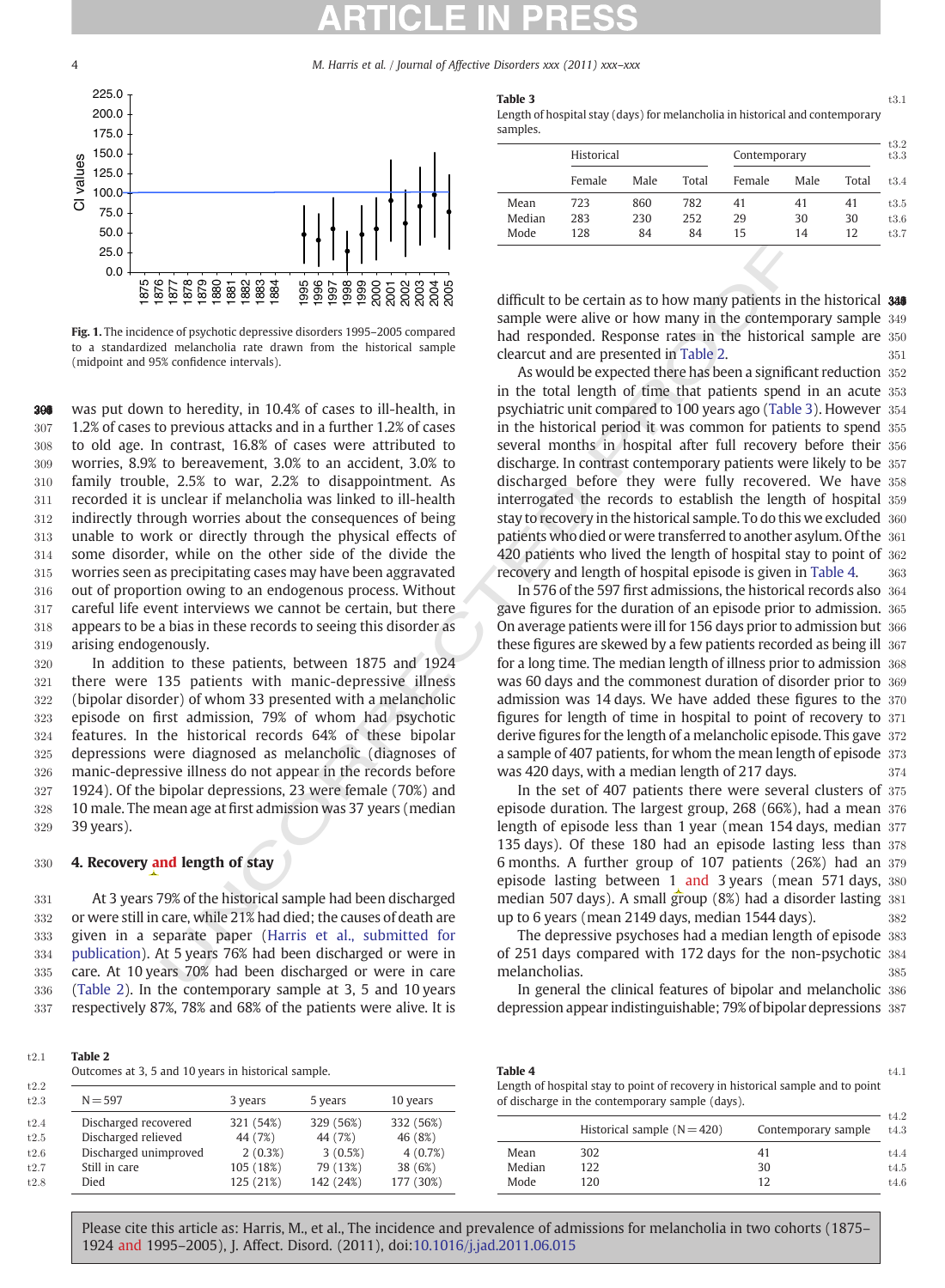<span id="page-5-0"></span> had psychotic features. The mean length of hospital episode for bipolar depressions was 668 days with a median stay of 161 days. Of these patients 68% had an episode that lasted less than 1 year. In total 85% of the patients with bipolar depressions were discharged and had further admissions, with 15% eventually dying in care.

 It is not possible to generate figures for mean length of episode for the contemporary sample as many patients were discharged "on the road to recovery". A failure of the index admission to resolve after discharge may have contributed to an increase in readmissions.

 Tracking the historical sample over 10 years following their first admission, 87% had their index admission only, 12% had 2 admissions, 1% had 3 admissions, with 2 patients having 4 admissions and 1 patient 5 admissions. In the contemporary sample 102 patients had 10 year outcome data, of whom 42% only had their index admission; 12% had only 2 admissions; 17% had only 3 admissions and 29% had 4 or more admissions. The subgroup of patients in the contemporary sample with 10 years worth of data ( $N=102$ ) have a mean of 3.85 admissions, with a 408 mean total length of stay of 114 days ( $\pm$  151 s.d.). These admissions and readmissions give the following total numbers 410 for bed days at 3 and 5 years (Table 5). These figures have likely not been unduly biased by death rates which were comparable in both samples.

 The recurrence rate in the historical sample was higher among patients with a depressive psychosis. Ten years from their initial admission 79 of these patients had been admitted more than once of whom 75% had a depressive psychosis diagnosis. In contrast 25% of admissions came from the group of depressions without psychosis. In the historical cohort, only 3 patients were admitted 4 or more times and all had an initial diagnosis of depressive psychosis.

 In the contemporary sample this pattern was reversed. From the 102 patients for whom we have 10 year data, 30 had 4 or more admissions and of these 6 (20%) were psychotic depressives, while 24 (80%) were non-psychotic. Of these 30 patients, 16 (53%) received an alternate diagnosis during another admission, most commonly personality disorder (17%) or alcohol abuse (17%). In contrast only 12% of those admitted less than 4 times received an alternate diagnosis. 429 These figures suggest that the contemporary sample of severe 430 depressions without psychosis was more heterogeneous than the historical sample.

### 432 5. Discussion

433 This study is the first to offer incidence rates for admissions 434 for psychotic depression in both historical and contemporary samples, and for the incidence of melancholia in an historical 435 sample. It appears to show a fall in the incidence of depressive 436 psychoses. And the set of the set of the set of the set of the set of the set of the set of the set of the set of the set of the set of the set of the set of the set of the set of the set of the set of the set of the set o

This study offers data on the natural history and likely 438 duration of untreated melancholic episodes from 19th and 439 early 20th centuries. These data are consistent with classical 440 clinical perceptions that vital depression was liable to abrupt 441 onset, but ultimately remission after approximately 6 months. 442

There are a number of drawbacks to the study. Both 443 historical and contemporary samples are based on adminis- 444 trative records. The patients in the contemporary sample 445 were not subject to research interviews. The data accordingly, 446 particularly the modern data, are likely to be noisy. 447

### 5.1. The incidence of melancholia 448

The clinical picture that might now attract a diagnosis of 449 melancholic depression took shape during the 19th century, 450 but even at the end of the century opinions were divided as to 451 whether psychotic features were necessary features of the 452 condition, with some reluctant to make the diagnosis in 453 patients lacking these features ([Healy, 2008; Swartz and](#page-7-0) 454 Shorter, 2007; Taylor and Fink, 2006). 455

The data for melancholia in the historical and contempo- 456 rary samples reported here are taken from a database that 457 shows a similar incidence over time of first admissions for 458 schizophrenic and other non-affective psychoses, as well as 459 for bipolar affective disorders (Healy et al., in prep). The  $460$ incidence rates for this contemporary sample for both 461 moderate and severe depressions furthermore maps onto 462 rates of first admissions for affective disorders to London 463 hospitals in 1957 reported by Norris (1959), which were of 464 the order of 20/100,000. Comparable rates had been reported 465 for the inter-war years in America (Dayton, 1940). 466

me to the content of the state of the state in the content of the state in the content of the state in the content<br>state of the state in the content of the state in the content of the state in the content<br>state in the con Against this background of unchanging incidences, the 467 data in Table 1 show an apparent fall in the incidence of 468 hospitalization for depressive psychoses that cannot be 469 explained by changing diagnostic practices. Indeed if all 470 subjects over the age of 75 were excluded, the differences in 471 incidence between the two cohorts would be even more 472 striking. As outlined in the Results section the mean age at 473 admission in the historical sample was significantly lower 474 than in the contemporary sample. The difference was even 475 more striking using median age at admission which was 55 476 for the historical sample, but 75 for the contemporary sample. 477 These data are consistent with a slow disappearance of a 478 cohort of patients prone to this illness. 479

The historical records point to a degree of homogeneity 480 among the patients admitted with a diagnosis of melancholia 481

#### t5:1 Table 5

Number of bed days and admissions for melancholia at 3 and 5 years in historical and contemporary samples.

|                              | Historical sample |                | Contemporary sample |               |  |
|------------------------------|-------------------|----------------|---------------------|---------------|--|
|                              | 3 years           | 5 years        | 3 years             | 5 years       |  |
| N                            | 597               | 597            | 203                 | 203           |  |
| Total admissions             | 641               | 657            | 443                 | 587           |  |
| Average no. admissions       | 1.07              | 1.10           | 2.18                | 2.89          |  |
| Length of stay (mean days)   | $431 (+/-369)$    | 546 $(+/-576)$ | $78 (+/-99)$        | $91 (+/-119)$ |  |
| Length of stay (median days) | 274               | 290            | 46                  | 51            |  |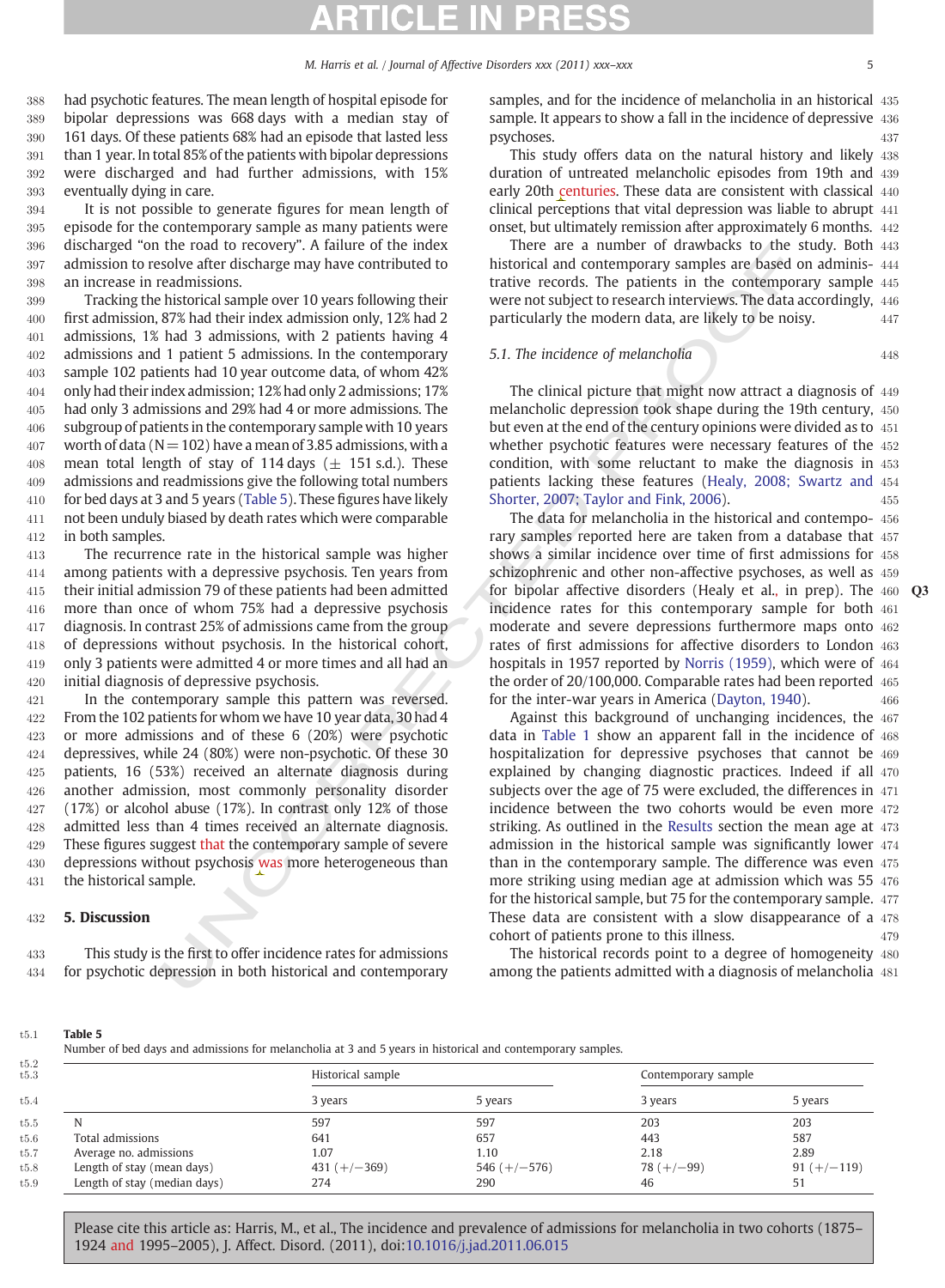without psychosis, but this seems less likely to hold for the contemporary sample. It is clear in the contemporary period that there are many more admissions for non-psychotic depressions than there once were, and that this group is more likely to have a recurrent disorder and receive a number of co-morbid diagnoses than patients with a depressive psy- chosis diagnosis. It is possible that all cases coded today as severe depression and even some with moderate depression would have been admitted 100 years ago. This however seems unlikely in that admissions a century ago were involuntary, whereas most are now voluntary and the patients with non-psychotic depression in the historical sample show a range of features such as stupor not commonly found now. Based on the clinical features of the two samples it seems more likely that admission rates for both severe but non-psychotic melancholia and psychotic melancholia may have fallen; in the absence of criteria and diagnostic codes for melancholia today no one is in a position to establish this.

 There are very few other datasets on the incidence of depressive psychosis. One study in Finland reported a prevalence of depressive psychosis of 3 per 1000 in a community sample (Perala et al., 2007). There is a greater than 100% difference between these prevalence figures and the incidence rates reported in Table 1. While this divide can be bridged to some extent by multiplying our incidence figures by years at risk, it suggests a higher incidence rate for the condition than found here that may stem from a detection of never admitted cases.

 A fall in the incidence of admissions for psychotic depression and melancholia raises questions as to mechanisms. One possibility is that earlier detection and treatment of depression in primary care or with antidepressants means that depressive disorders do not evolve into syndromes as severe as were seen a century ago. This seems unlikely in that far from there being a fall in admissions for depression, there is a large increase in rates of admission. The fall in admissions is specifically for depressive psychoses and possibly for severe melancholia.

 An increased rate of admissions for bipolar affective disorder also makes implausible arguments that early treat- ment or a disinclination to admit are likely to account for a drop in the incidence of depressive psychoses. In the historical sample 76% of admissions for bipolar affective disorder were for manic episodes, whereas 50% of contemporary admissions for bipolar disorders are now for depressive episodes. The greater rate of depressive admissions is possibly based on perceptions of suicide risk. Against this background it is difficult to see what basis there might be for a selective bias against admissions for unipolar depressions with psychotic features.

 There is a slightly greater drop in incidence in depressive psychoses in women compared with men. It is worth noting that using this assay system we have reported a virtual disappearance in de novo onset post-partum psychoses in a contemporary set of admissions in North Wales compared to historical admissions to the North Wales Asylum [\(Tschinkel](#page-7-0) [et al., 2007](#page-7-0)).

 Contemporary benzodiazepine usage might also lead to reduced admission rates for melancholia in both sexes and for post-partum psychoses. A significant proportion of patients with melancholia and post-partum psychoses in the historical sample showed stupor, and other catatonic features. It is now known that many catatonic syndromes respond to benzodiazepines, especially in the early phase of the disorder, 543 potentially minimizing the need for admission if inadver- 544 tently given in primary care.

We have previously reported a disappearance of catatonic 546 admissions in North Wales [\(Chalassani et al., 2005](#page-7-0)). This 547 disappearance was more apparent than real, in that use of a 548 rating scale made it clear that catatonic features were present 549 more often than they were detected. The likeliest explanation 550 of the finding was that a co-incident usage of benzodiaze- 551 pines masked these features or stalled their evolution. This 552 example raises the possibility that depressive psychoses may 553 in fact be as common as before but not as readily detected, 554 although it is not clear just how this might arise.  $555$ 

## 5.2. Natural history of melancholia 556

Among the features of greatest interest in the historical 557 data are the indications it offers as to natural history of 558 melancholia. The data confirm that in many cases the disorder 559 appeared to start without a clear precipitant, and that almost 560 half of patients had an illness episode lasting less than 561 6 months, while two-thirds had recovered within a year. 562

This fits well with standard clinical wisdom and Norris' 563 estimate from 1957 that average hospital stays were just 564 under 1 year (Norris, 1959). In the late 1950s, 50% of patients 565 could expect to stay more than 16 weeks in hospital, despite 566 the availability of treatments like ECT, suggesting that there 567 was still some premium on ensuring that patients were fully 568 recovered before discharge. The same state of  $569$ 

been admitted 100 years ago. This however<br>of the finding was that a co-inicident usage of the proposition of the complex rate and the complex and the complex and the complex and the complex and the complex and the complex Norris reporting on a cohort of first admissions to London 570 hospitals in 1957 noted that 40% had at least one readmission 571 within 4 years of discharge and 20% had 2 readmissions. In 572 the contemporary sample 47% had at least 1 readmission 573 within 3 years of discharge and 26% had 2 or more. In contrast 574 in the historical sample, only 7% had been readmitted within 575 3 years of discharge. It is possible that some of the agents used 576 today make recurrence more likely. Alternately the apparent 577 recoveries seen today may involve symptomatic improvements 578 rather than a resolution of the underlying disorder, leaving the 579 patient vulnerable to subsequent deterioration, until such time 580 as the underlying episode clears.  $581$ 

There are implications for both clinical practice and 582 research from these findings. If episodes last several months 583 but commonly resolve within 6–9 months whether treated or 584 not, then suggestions regarding the pathophysiology of 585 melancholic disorders need to incorporate a mechanism 586 that leads to recovery. The older monoamine theories that all 587 but saw affective disorders as inborn errors of metabolism 588 never incorporated proposals regarding the natural mecha- 589 nisms that might lead to recovery.  $590$ 

# 5.3. Melancholia: a distinct disorder?  $591$

A great number of the statements made about depression 592 such as the increased mortality rates and endocrine changes 593 linked to the condition are drawn from research on melancholia 594 ([Shorter and Fink, 2010\)](#page-7-0). In the absence of specific criteria for 595 melancholia however there has been very little research done 596 on the epidemiology of this condition or of depressive 597 psychosis. 598